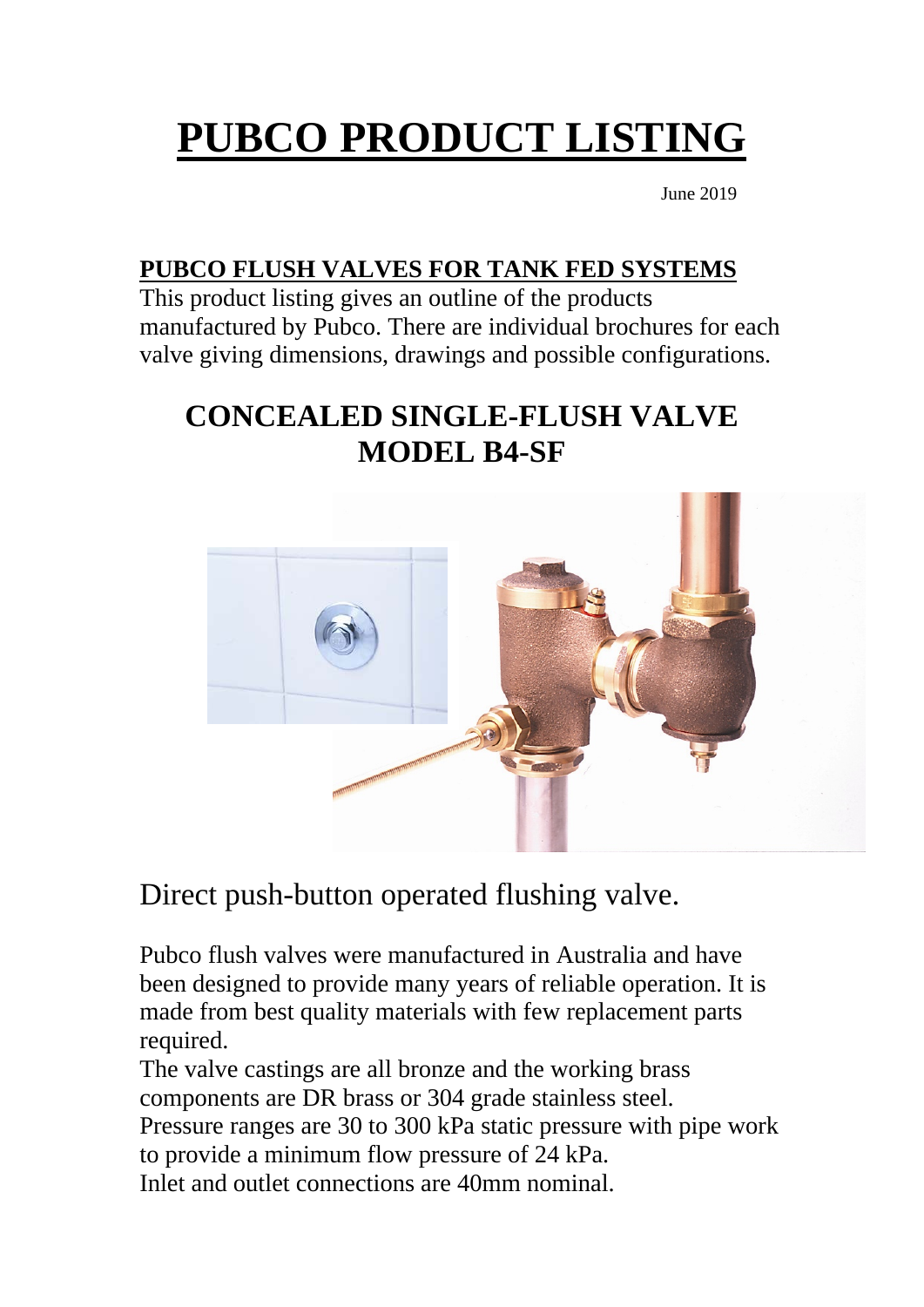## **HYDRAULICALLY OPERATED CONCEALED SINGLE-FLUSH VALVE MODEL B4H-SF**

![](_page_1_Picture_2.jpeg)

![](_page_1_Picture_3.jpeg)

## Hydraulically-Operated

*Ease of operation and flexibility in push button position*.

The push button and flange are all brass and bright chrome plated.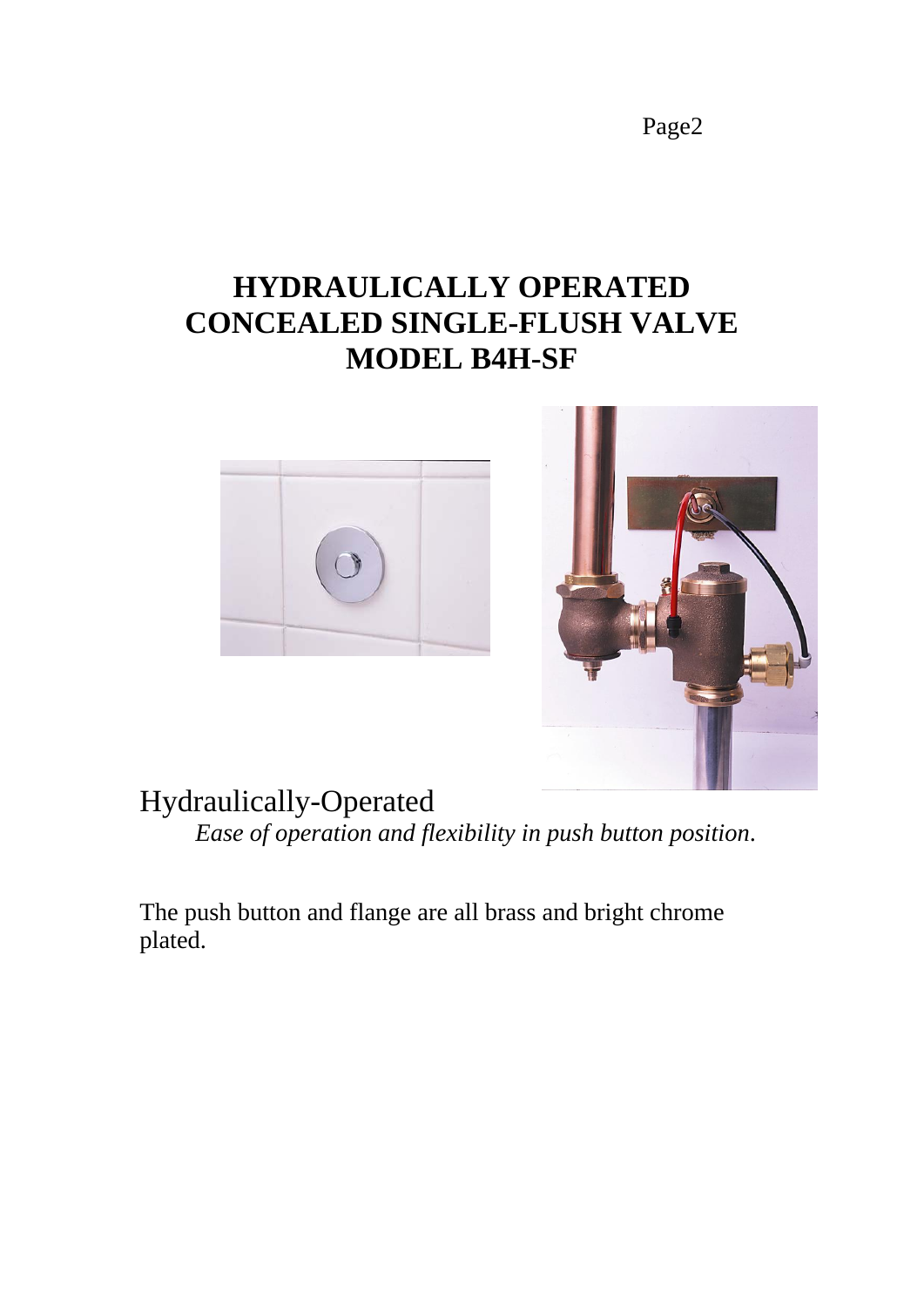## **HYDRAULICALLY OPERATED CONCEALED DUAL-FLUSH VALVE MODEL B4H-DF**

![](_page_2_Picture_2.jpeg)

Standard Buttons

![](_page_2_Picture_4.jpeg)

Special Larger Buttons

![](_page_2_Picture_6.jpeg)

## Hydraulically-Operated *Ease of operation and flexibility in push button position*.

The front buttons are all brass, bright chrome plated, and the front panel is T304 stainless steel with No.4 polish satin finish.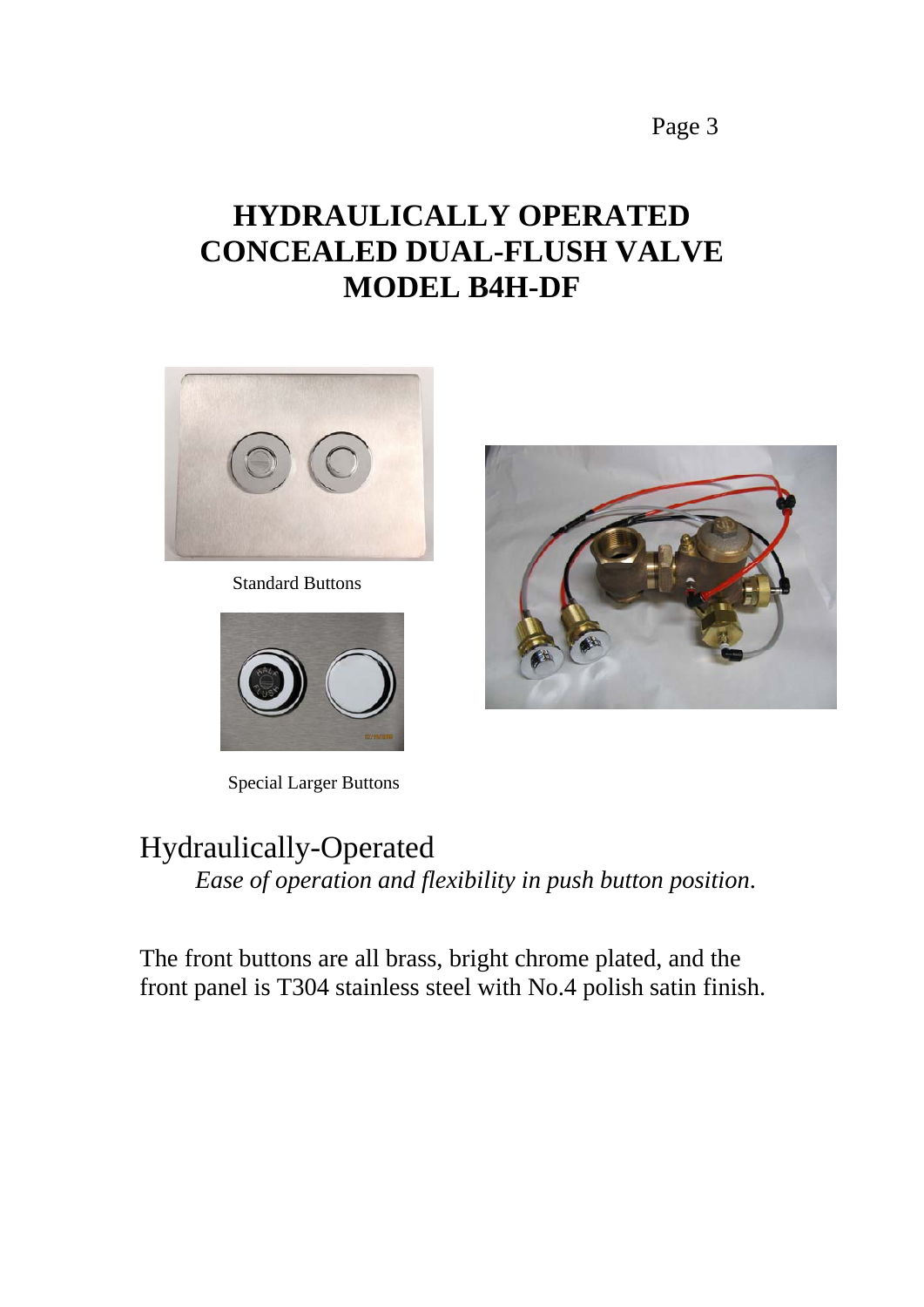## **EXPOSED SINGLE-FLUSH VALVE MODEL B1-SF**

![](_page_3_Picture_2.jpeg)

Handle operated flushing valve.

*Ease of operation and can generally be fitted to any flusherette installation with no pan or pipe work modification required.*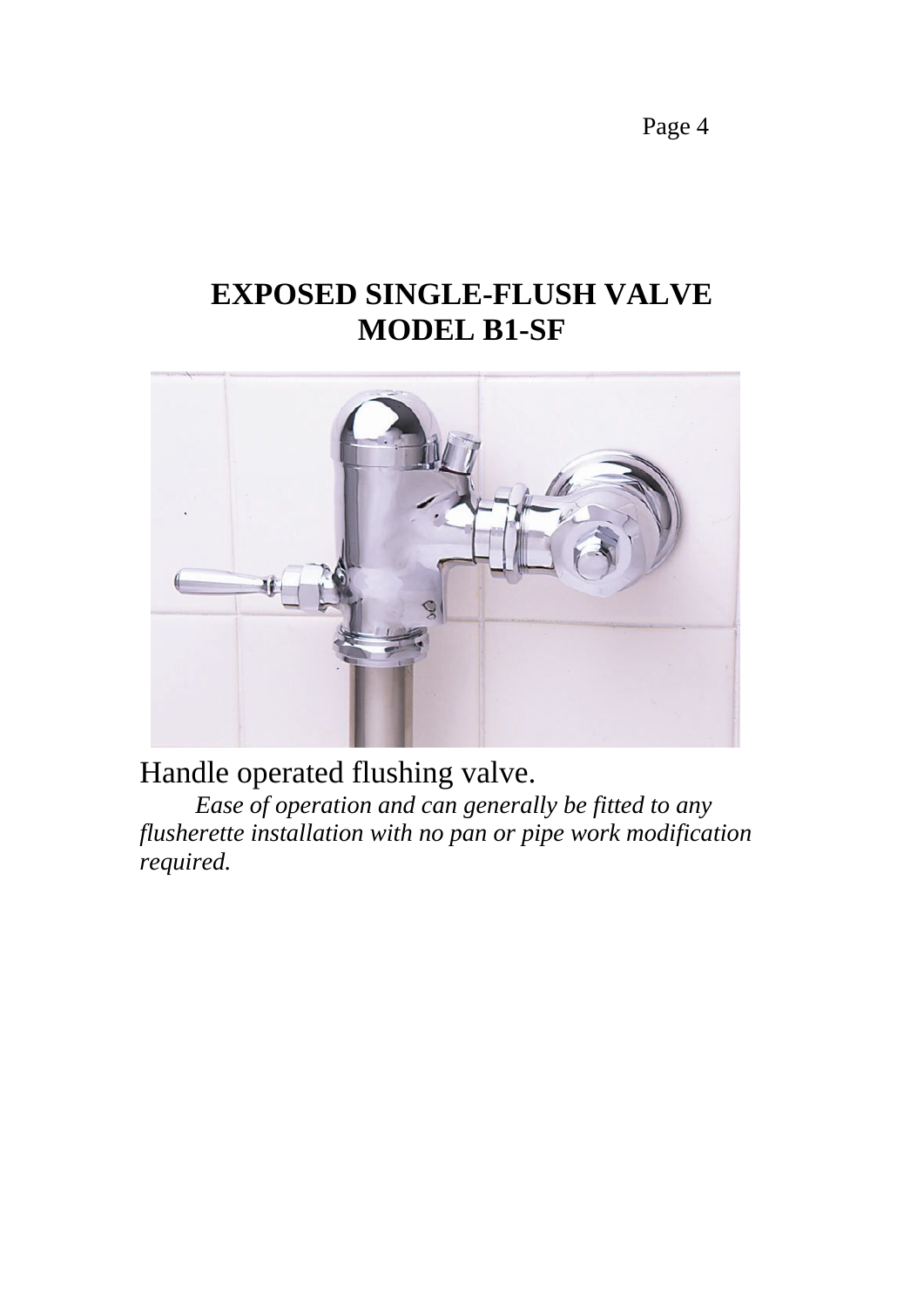# **EXPOSED DUAL-FLUSH VALVE MODEL B1-DF**

![](_page_4_Picture_2.jpeg)

Handle and button operated flushing valve.

*Ease of operation and can generally be fitted to any flusherette installation with no pan or pipe work modification required.*

The valve was available with a number of different button sizes and handle configurations.